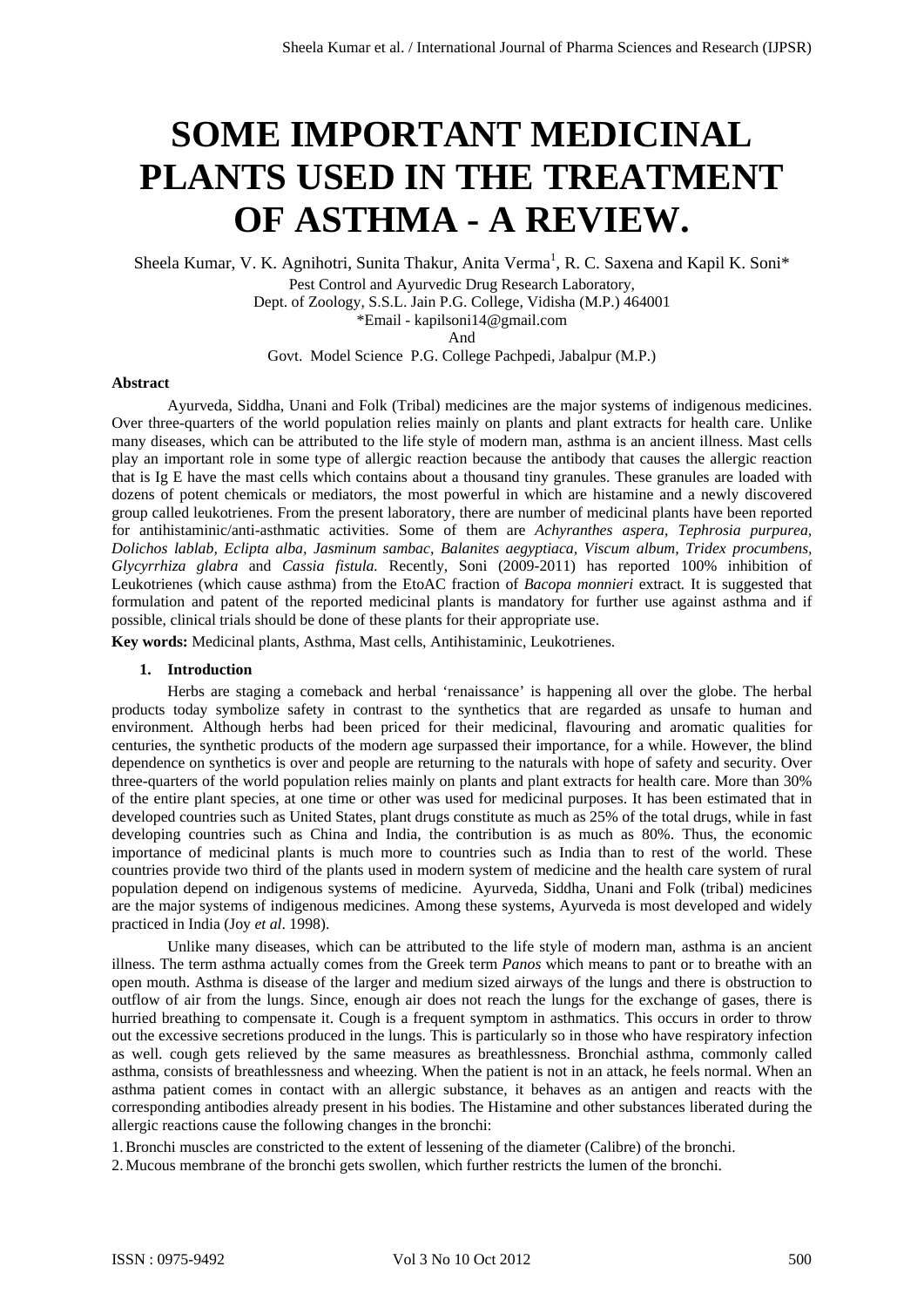3. Secretions are poured out from the swollen mucous lining into the constricted lumen of the bronchi.

4.When the bronchi are constricted and they are full of secretions, the patient has difficulty in breathing and his breath has a wheezing sound in it which is more on breathing out because then the bronchi get narrower.

Mast cells play an important role in some type of allergic reaction because the antibody that causes the allergic reaction that is IgE have the mast cells and basophils. Hannaway (1996) stated that the mast cell is a loaded gun which contains about a thousand tiny granules. These granules are loaded with dozens of potent chemicals or mediators, the most powerful of which are histamine and a newly discovered group called leukotrienes. Recently, Soni (2009-2011) has completed post doctoral research work from the University of Illinois at Chicago on such newly discovered group of leukotrienes and have noticed 100% inhibition of Leukotrienes from the ethyl acetate extract of *Bacopa monnieri.* 

From the present laboratory, a large number of medicinal plants have been investigated for antiasthmatic, anti-histaminic, smooth muscle relaxant and mast cell de-granulation or stabilizing activities by various workers including Saxena and Khare (1999); Saxena (2003); Soni *et al.* (2004); Rashmi (2004); Soni et al. (2006); Soni (2007); Sharma *et al.* (2008); Lone (2010); Urmaliya *et al.* (2011) and Agnihotri *et al.* (2011). Hence in the present study, it was proposed to prepare the review based information of only those herbs which have already been investigated as Ayurvedic drugs used for the treatment of asthma at Pest Control and Ayurvedic Drug Res. Lab., S. S. L. Jain P.G. College, Vidisha (M.P.). Moreover, these herbs can be used as medicine after toxicity testing, formulation and clinical trials.

#### **2. Experimental Bioassay**

#### **Phytochemistry of plant materials**

From the present laboratory, Saxena, Khare and Soni (2001-2004) have started studies on phytochemistry and formulation of anti-asthmatic herbal medicines under the project Z-15/93 of MPCST, Bhopal (M.P.) and have selected three ethnomedicinal plants viz. *Tephrosia purpurea Eclipta alba* and *Achyranthes aspera* for their anti-asthmatic activities.

The plant materials were collected from local surrounding of Vidisha City and were kept in the laboratory for shed drying. The dried plant material of each plant was loaded separately in the Soxhlet apparatus along with solvent of increasing order of polarity for extraction of plant extract. All the extracts were evaporated to get semisolid crude by using vacuum evaporator. The column and thin layer chromatography of the extract were done for the isolation of purified active fractions. Obtained active fractions were sent to the SAIF, IIT, Madras for spectral analysis viz. IR, UV, CNMR, HNMR and Mass spectroscopy. On the basis of spectral analysis, active principles were elucidated of the compounds present in the active fractions.

### **Histopathology for observations of mast cells**

For this investigation, Wister albino rats of both the sexes were housed in standard conditions viz. temp. 22±2°C, relative humidity 60±5%, 12 hrs light & 12 hrs dark cycles, fed with pellet (standard diet of Lipton India Ltd., Pune) and water *adlibitum* which were sensitized by horse serum and triple antigen (0.5 ml each) intra peritoneal injection on day 0, 7 and 14 for the induction of asthma. Sensitized rats were divided into 6 groups (8 animals in each group). Group I was served as control. Rats of group II, III IV & V were used for herbal administration. Rats of group VI received 10 mg/kg bw. prednisolone as standard or reference drug. The sensitized groups were challenged with 5% horse serum for 10 minutes 1 hr prior to treatment. Rats were treated with herbal extract at 50, 100, 250, 500 mg/kg body weight orally with Acacia gum. On day  $14<sup>th</sup>$  2 hrs after the treatment all rats were sacrificed and the intestine, mesenteries and trachea were taken out for the study of mast cells. Mesenteries and intestinal pieces of sacrificed rats were kept in Ringer Locke Solution at 37°C. Histopathology of all tissues was done by using the procedure of microtome section cutting and staining. During this investigation, mast cells were stained with Hemotoxylene, Eosine and Toluidine blue and counted microscopically. Observed mast cells were found to take dark purple color. Blue color indicated the presence of metachromasia in mast cells. Secretion of histamine around mast cells was also seen during the study. Histamine secretion was inhibited by applying herbal extract. This study was done by Saxena and Khare (1999).

### **Tracheal Chain Preparation for pharmacology of herbal extracts.**

The herbal extract isolated and purified from *Tephrosia purpurea* and *Eclipta alba* along with one extra plant *Achyranthes aspera* have been tested for its detail pharmacological properties on sensitized guinea pigs. This study was conducted at MGM Medical College, Indore under the expertise of Dr. B.K. Jain, Prof. & Head, Dept. of Pharmacology. The effects of all the three herbal extracts were manifested orally mixing with the diet as well as by injecting intravenously in to the experimental animals. Both in vivo and in vitro experiments were performed on tracheal chain preparation apparatus attached with Kymograph drum to observe smooth muscles relaxant activities of herbal extract. For the isolation of trachea method of Castillo and De Beer (1946-47) was followed and isolated tracheal rings were kept in Krebs solution. This work was done by Choudhary and Soni (2003-2004).